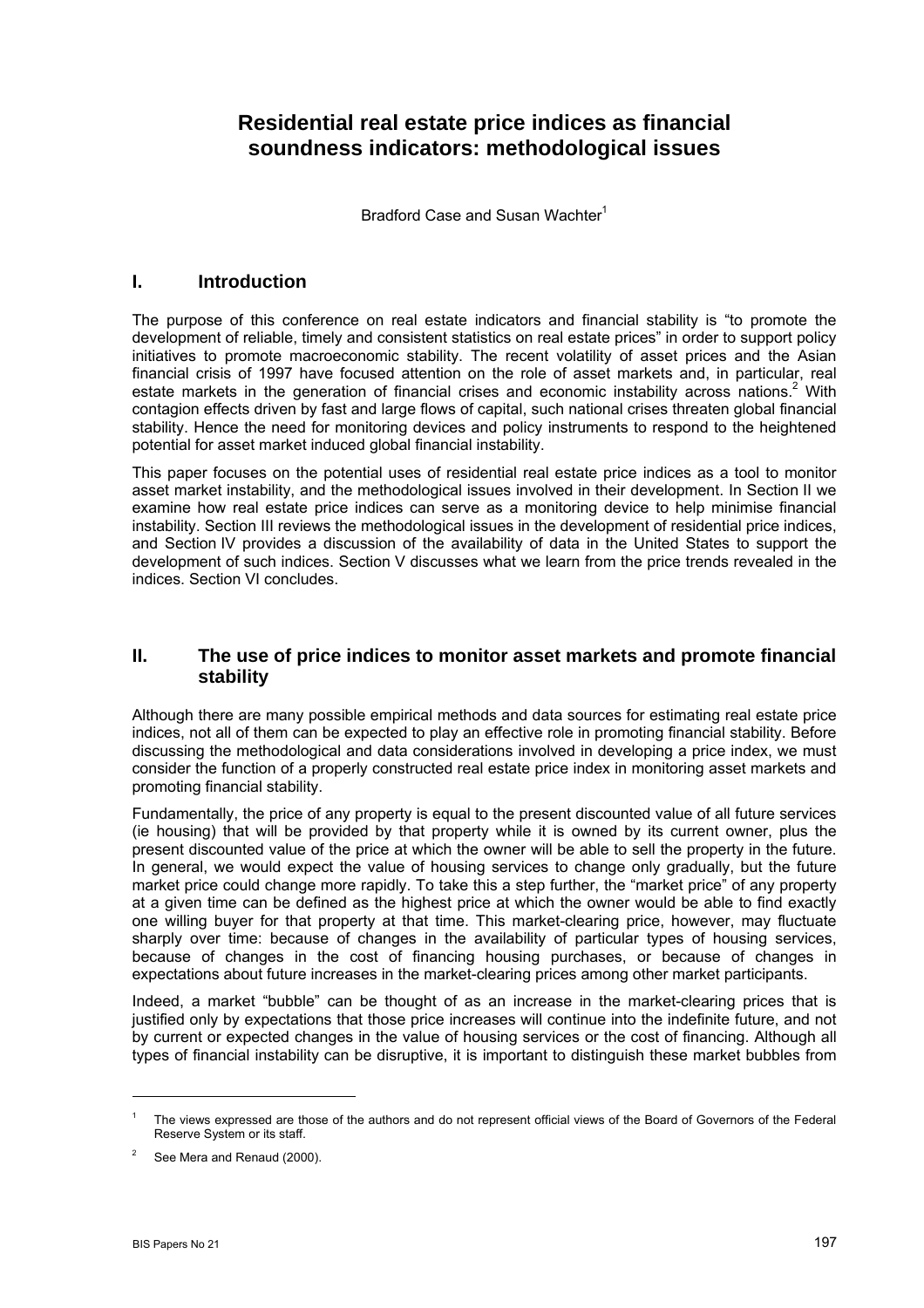what may be termed "fundamentally supported" fluctuations in asset values. Both sources of boom-bust cycles are cause for concern, but they may call for sharply different policy responses.

Property markets and real estate prices are inherently subject to booms and busts. One reason for this is construction lags: if a surge in demand pushes the price of existing property above its replacement cost, then developers have an incentive to build more properties. But new properties may take years to complete, and until the new supply is forthcoming, market-clearing prices will remain high. In the presence of construction lags, then, price increases efficiently reflect the current scarcity of housing services. Nonetheless, this increase in market-clearing prices will tend to be followed by a drop once the new supply is forthcoming. This cyclicality in asset values means that lending at any given loan-to-value (LTV) ratio during the price boom - when the demand for construction financing is strongest - may well produce a portfolio of loans with higher than anticipated LTVs when asset values drop after supply responds.

A second reason for cyclicality in asset values is the absence of short selling in real estate markets. Myopic buyers tend to extrapolate price increases into the future, even when sustained price increases are not justified by market fundamentals. In an efficient market, such price rises would be countered by non-myopic investors selling short (that is, selling something for future delivery that they do not currently own, in the hope that they will be able to buy it more cheaply later). But, due to the underlying heterogeneity of properties, there are no organised futures or options markets for individual property sales. In markets with no short sellers, prices will be driven by myopic buyers so long as the upward trend continues. Moreover, as Herring and Wachter (1999, 2002) show, in an economy in which real estate prices have risen over a long period of time with no declines, buyers typically underestimate the likelihood of an eventual downturn. That is, investors are prone to "disaster myopia", the tendency over time to underestimate the probability of low-frequency shocks.<sup>3</sup>

Real estate markets are made more vulnerable to fluctuations because of the role played by the banking system. As Herring and Wachter (1999) show, increases in the price of real estate raise the economic value of bank capital to the extent that banks own real estate; thus banks increase their exposure to real estate when prices are rising. Higher prices also lift the value of banks' own property holdings and hence their capital, which encourages them to relax their lending standards. If prices fall, this process goes viciously into reverse, and a credit crunch can amplify the impact of falling prices.

Moral hazard may also contribute to a bank's supply of capital to real estate, exacerbating booms and busts. To the extent that bank managers' salaries and bonuses are based on reported short-term profits without adjustment for reserves against shocks, the line officers who are in the best position to assess such dangers will be rewarded for disregarding them (Pavlov and Wachter (2004)). Moreover, Pavlov and Wachter (2003) show that, due to competitive pressures in the banking industry, all managers will be pushed to underprice the risk of real estate loans, and, additionally, bank shareholders themselves will incentivise such behaviour.

In addition to problems of moral hazard, poor information and inadequate analysis of real estate risk contribute to the vulnerability of the banking system. Banks and individual managers, besides being poorly incentivised, have little data on which to base careful analysis of future real estate prices. The property value appraisal process is based on observing the prices of comparable properties to estimate the market value of properties (and therefore LTV ratios). While lending decisions would ideally be made on the basis of long-term expectations about the market value of the property throughout the life of the loan, the observed transaction prices of comparable properties are marketclearing prices, subject to bubbles and other sources of short-term fluctuation. Moreover, prices of comparables cannot be used for appraisal purposes until after the transaction is closed, which means that price indices based on appraisals generally lag actual movements in real estate prices.

Real estate price indices can serve in two ways to reduce boom-bust cyclicality in asset value markets, and the attendant cyclicality in the banking system. First, to counter the tendency for banks and appraisers to underestimate LTV ratios by basing them on short-term real estate price booms (whether induced by bubbles or not), indices of current market-clearing prices can be compared to measurements of what might be called long-term property values. "Long-term value", for example, might be thought of as the (relatively stable) value of housing services, plus an average over the range

<sup>3</sup> See Tversky and Kahneman (1982) and Guttentag and Herring (1986).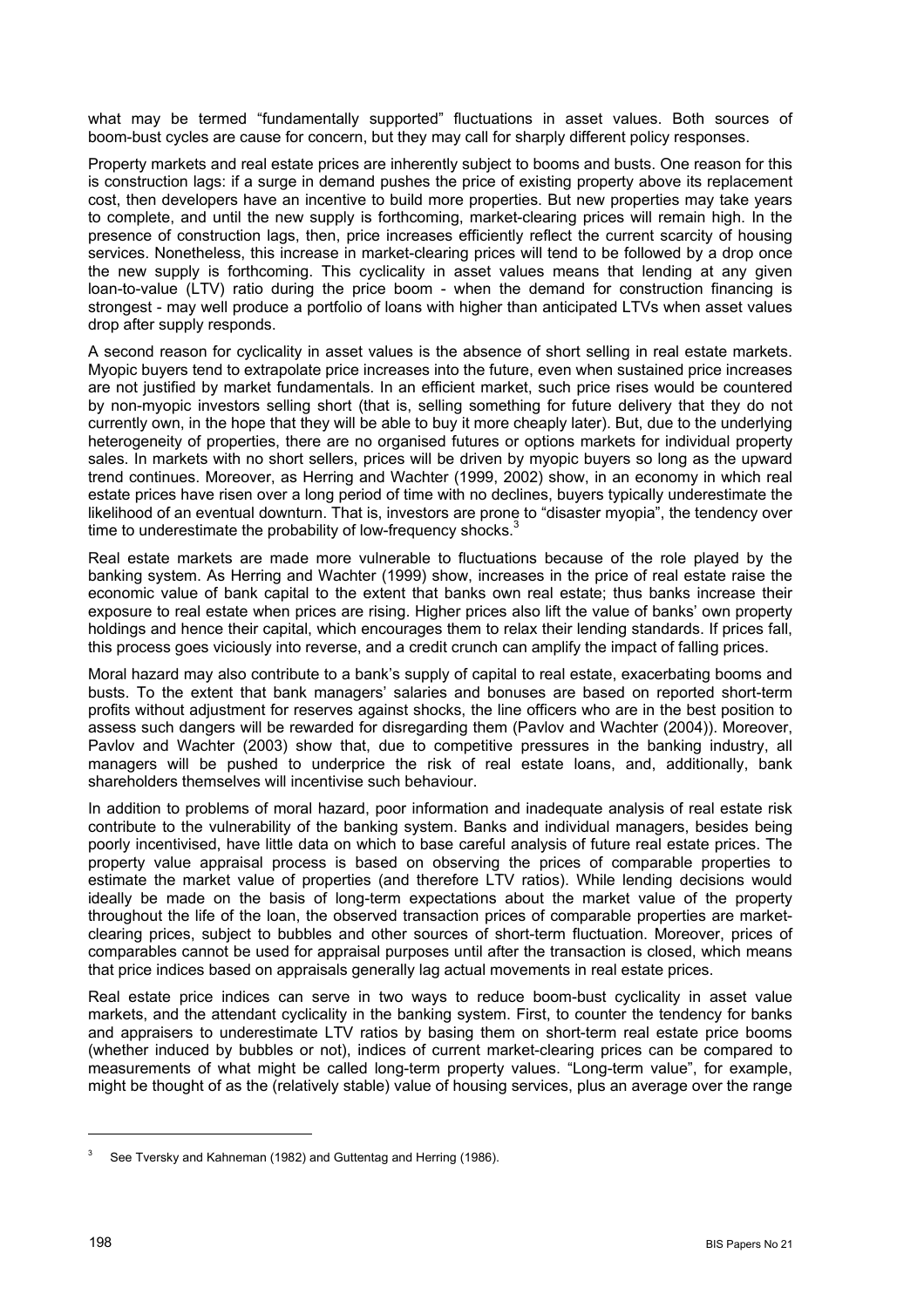of future non-bubble market values (all discounted to present value). One advantage of estimating such long-term value is that it could potentially prevent banks from financing property transactions or construction based on unrealistic expectations about future market prices. A major concern, however, is that it is far more difficult to construct indices of long-term value than of current market value. This has consequences for the availability of credit. Transactions occur only at the current market-clearing price: for example, if governments mandate that sales cannot occur at any price above (or below) the long-term value, then sellers (or buyers) will generally refuse to sell (buy) if the current market-clearing price differs from the long-term value.<sup>4</sup> In any case, the tendency for banks to increase exposure to real estate by liberalising LTV ratios during real estate booms can be countered.

Second, extreme volatility in the price index, or extreme differences between the index of current market-clearing prices and "long-term value", can function as a warning that a market bubble has occurred, perhaps requiring a different public policy response. While a discussion of the feasibility of developing such methodologies is a subject for another paper, it may be useful to offer some suggestions on how these analyses could be implemented. For this to work, for example, methodologies could be developed to estimate expected volatility, or the extent of deviations from long-term equilibrium values. Estimation methodologies could be based on housing cycles or on ratios that are derived from such models. Additionally, under simplifying assumptions, ratios of prices to rents could be used to uncover prevailing price change expectations (given real interest rates), which can be compared to model-generated expected price changes. Generally, actual price realisations could be compared to model-specified price outcomes through simulation based on assumptions on supply and demand functional forms. While there are many possible housing market models and the specifications would vary with the underlying characteristics of the economy, all empirical models that are designed to track current asset price realisations as compared to longer-run outcomes must first identify and measure the current market asset price of housing. As the following details, this is not a small task, conceptually or practically.

Finally, it is worth noting that moral hazard and scale economies suggest that the development of real estate price indices is an appropriate exercise of the government's regulatory function. Banks cannot be relied on to construct market-wide price indices, both because they do not individually have adequate data and because their incentive structures may oppose the collection of reliable market data. Furthermore, technology and data requirements mean that there are likely to be strong economies of scale in the development and maintenance of price indices, which suggests the value of centralised price index estimation. While there is certainly a place for private sector estimation of real estate price indices, the goal of financial stability may well best be served by the development of appropriate price indices at the central government level.

#### **III. Methods used to construct residential real estate price indices**

As noted above, there are many possible empirical methods and data sources for estimating real estate price indices, and selecting the most appropriate method and data must depend in large part on the function to be served: monitoring asset market instability and promoting financial stability. Each methodology is usually best suited to a certain type of application. In this section we discuss the different empirical methods available, evaluating the extent to which each method can be expected to further the goal of financial stability.

Four methods are commonly used to compile residential real estate price indices. The most straightforward is simply the *average* or *median price*<sup>5</sup> during each time period. For example, in the United States, the National Association of Realtors publishes an index giving the median price of existing single-family residential properties that transacted in each quarter for each metropolitan

<sup>4</sup> Some governments currently attempt to embody long-term market value in price indices constructed using judgment of local appraisers and assessors. While intuitively interesting from a policy perspective, it is difficult to judge how well such procedures have worked. Moreover, appraisers in the United States and Royal Chartered Surveyors are required to estimate the current market-clearing price, rather then long-term value.

<sup>5</sup> Our discussion focuses on price (at transaction), but indices may also be compiled on the basis of value (at or between transactions). Below we discuss the choice between using transaction prices and values.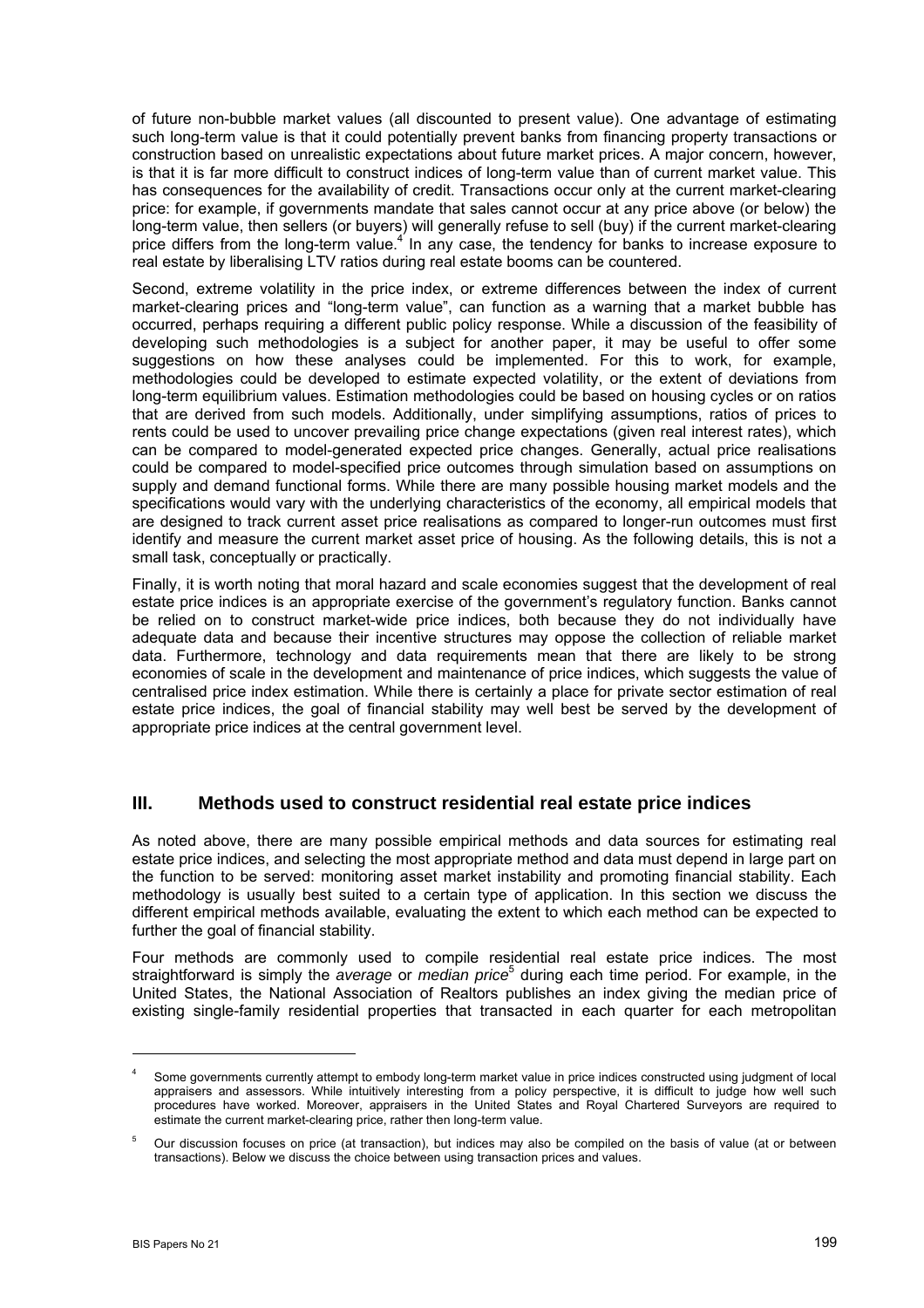statistical area (MSA) in the United States The median price is generally preferred to the average because the distribution of prices is sharply skewed, so that fluctuations in sales volume among expensive properties would have a strong effect on average selling price but a muted effect on median selling price; for some applications, however, average price might be preferable. The data requirements for this method are minimal: simply the prices at which all (or a representative sample of) properties transacted during the time period.

The major problem with this method, however, is quite substantial: it fails to control at all for changes in the quality of the properties whose prices were observed in each period. Quality, of course, tends to improve over time as new properties are constructed, older properties are demolished, and existing properties are renovated; because of this, an average- or median-price index tends to substantially overstate the increase in price for a constant-quality property, or for any existing (and depreciating) property. Moreover, the sample of properties that transacts in a given time period is not constant over time; because of this, an average- or median-price index tends to overstate price increases when all that is happening is that relatively expensive properties are overrepresented among transactions, and understate price increases when relatively inexpensive properties are overrepresented.

A second reasonably straightforward technique to track property prices, the *representative-property* method, is implemented by defining a representative property and then recording in each period the price (or value) of a property conforming to the specified characteristics. The shelter component of the US consumer price index (CPI) essentially proceeds in this way, as do some proprietary indices such as the National Real Estate Index published by Global Real Analytics. The only data item that is actually collected is the price of the representative property in each time period. In order to implement this method, the data collector must observe all of the characteristics used in defining the representative property in order to select one conforming to the definition. The major problem with this method is that data points may not be fully comparable across markets or over time, because of differences among data collectors in subjectively interpreting the definition of the representative property and applying that definition to choose a representative property. A second problem is unmeasured quality change: specifically, quality improvements that are not captured by the definition of the representative property. For example, if a property is defined with respect to location, lot size, living space, and number of rooms but not with respect to major amenities such as central air conditioning, then any increase in the prevalence of those amenities will show up improperly as an increase in the price index rather than properly as an improvement in quality. Finally, because the method focuses on the price of only one property (the representative), it does not take advantage of information contained in the prices of all other properties; in fact, in extreme cases it may not reveal the movements in the general price level if, for whatever reason, the representative property's price does not respond in the same way.

In order to avoid the problems inherent in the average-/median-price and representative-property methods, economists estimate price indices using *hedonic-price* models. These models postulate that the transaction price of any given property is a function of the time period in which it transacted as well as its hedonic characteristics - that is, the physical features of the house or lot, and the features of its location and neighbourhood, that affect the price at which it transacts. If we know the hedonic function, then regression analysis can be used to estimate the parameters of this function. For example, a common hedonic-price function is

 $P_{\mu} = \alpha X_i^{\beta_1} e^{\beta_2 Y_i + \gamma_1 T_{i1} + \gamma_2 T_{i2} + \dots + \gamma_n T_{in}}$  or, in logs,

In  $P_{it} = \alpha + \beta_1 \ln X_i + \beta_2 Y_i + \gamma_i T_{i1} + \gamma_2 T_{i2} + ... + \gamma_n T_{in}$ 

where  $P_{it}$  is the transaction price of property *i* during time period *t*;  $X_i$  and  $Y_i$  are hedonic attributes of the property (with *X* measured continuously - say, square feet of living space - and *Y* measured discretely - say, presence of central air conditioning);  $T_{i<sub>z</sub>}$  are dummy variables indicating whether the transaction took place during time period τ; and  $\alpha$ ,  $\beta_j$  and  $\gamma_\tau$  are the parameters to be estimated. In particular, the series of parameters  $\gamma_{\tau}$  is the price index.

The hedonic-price method offers several advantages over the average-/median-price and representative-property methods. First, and most importantly, the hedonic-price method controls for quality change: specifically, if there has been any change in the attributes measured X<sub>i</sub> and Y<sub>i</sub>-either because the quality of individual properties has changed or because different-quality properties are more likely to transact - then this quality change will be reflected in the hedonic measures rather than in the parameters (including the price index). This is a great advantage over the use of the median and average price. Compared to the representative-property method, the hedonic-price method does not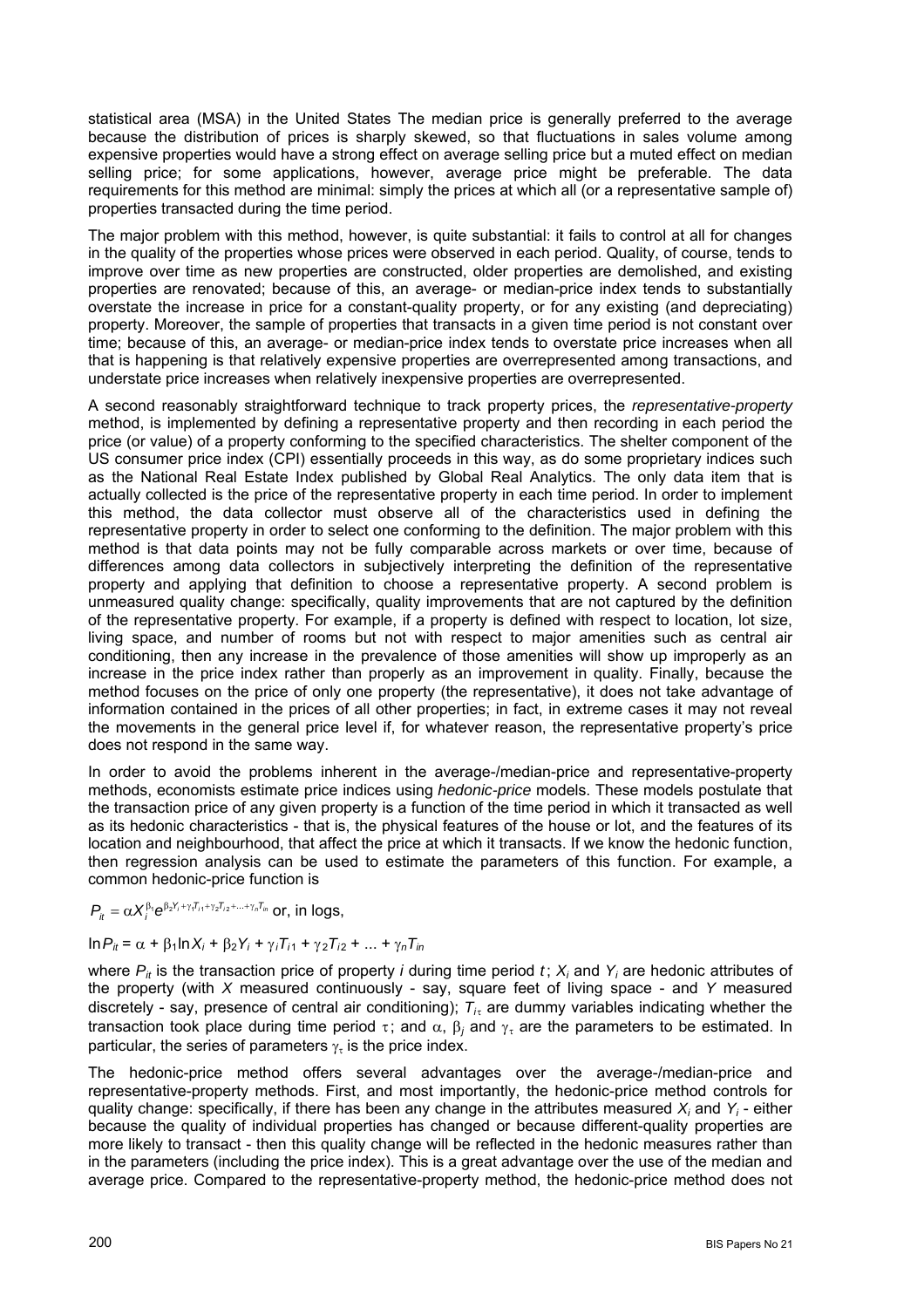require subjectively interpreting the definition of the representative property or applying that definition to choose a representative property, nor does it fail to make use of data from other properties.

On the other hand, the method does have some disadvantages as well. The data requirements are much more onerous than for the average-/median-price method, $<sup>6</sup>$  as the analyst should have data on</sup> all of the hedonic attributes of the property, as well as its price, at the time of the sale. This method potentially shares the problem of unmeasured quality change; if the hedonic measures do not capture amenities that improved over time, then any increase in the prevalence of those amenities will show up improperly as an increase in the price index rather than properly as an improvement in quality.

Another disadvantage is the problem of determining the correct model specification. The hedonic-price function must be specified correctly - that is, the analyst must use the correct "functional form" and include all relevant hedonic characteristics (ie must not have any omitted variables) in order to generate unbiased estimates of the price index.<sup>7</sup> Moreover, the parameters on the hedonic-price attributes (β*j*, called the "implicit market prices" of the attributes) must not have changed over time, or if they have, then that must be incorporated into the functional form. Any violation of these conditions incorrect functional form, omitted variables or changing parameters - *theoretically* will result in biased estimates of the price index. In practice, however, it appears that the hedonic-price method is quite robust to reasonably minor violations of these conditions: for example, it appears that the estimated price index will be fairly close to the true price index as long as several of the most important hedonic attributes (eg number of bathrooms) are included. Thus it seems, in practice, that the major disadvantage associated with the hedonic-price method is the cost of data collection.<sup>8</sup>

The onerous data requirements of the hedonic-price method (as well as of the representative-property method) have encouraged analysts to use a simpler method derived from hedonic-price models, called the *repeat-sales method*. This method takes advantage of the fact that when a given property transacts twice, many or most of the hedonic attributes of that property will not have changed at all between transactions. To the extent that this is true, the analyst need not collect data on the level of each hedonic attribute at the time of either sale; it is enough to know that the attribute has not changed. In these cases, the change in price of the property between transactions can be expressed as a simple function of the time periods elapsed between transactions. The cost and ease of implementation advantages of the repeat-sales method have made it the price index methodology of choice for large-scale applications: for example, price indices for single-family residential properties in several hundred US metropolitan areas (as well as at the national, regional and state levels) are published quarterly by both Freddie Mac and the Office of Federal Housing Enterprise Oversight (OFHEO). Nonetheless, as discussed further below, there are important measurement disadvantages in the use of such indices. Chief among these disadvantages is the need for frequent transactions. The repeat-sales methodology can only be used in markets where properties are transacted frequently and plenty of sales data are available. In western Europe, for example, the repeat-sales methodology is not useful given the small number of housing transactions. Moreover, it should be noted that repeat-sales price indices need to be combined with initial priced hedonic indices to compute comparable price levels across markets.

The repeat-sales model is derived from the hedonic-price model by expressing the ratio of the prices for two transactions of the same property as the ratio of the right-hand-side hedonic functions for those two transactions:

<sup>6</sup> But no more onerous than the representative-property method: although only the price of the representative property is actually recorded, information on the full set of hedonic characteristics should be used to define and identify a representative property.

<sup>7</sup> Halvorsen and Pollakowski (1981) addressed the difficulty of selecting the correct functional form for a hedonic price model. Meese and Wallace (1991) proposed a non-parametric method for estimating the implicit market prices of hedonic attributes in order to avoid this problem.

<sup>8</sup> Constant-quality methodologies are ideal for many uses and applications such as attempting to identify a "bubble" in housing markets. In this type of analysis, the pure price signal is what should be identified and analysed in an attempt to see if pricing has become irrationally high. Nonetheless, a financial institution attempting to "mark to market" LTV ratios on a portfolio of mortgages would not want to use a "constant-quality" methodology since improvements in quality on a collateral property are real improvements in value that should be considered.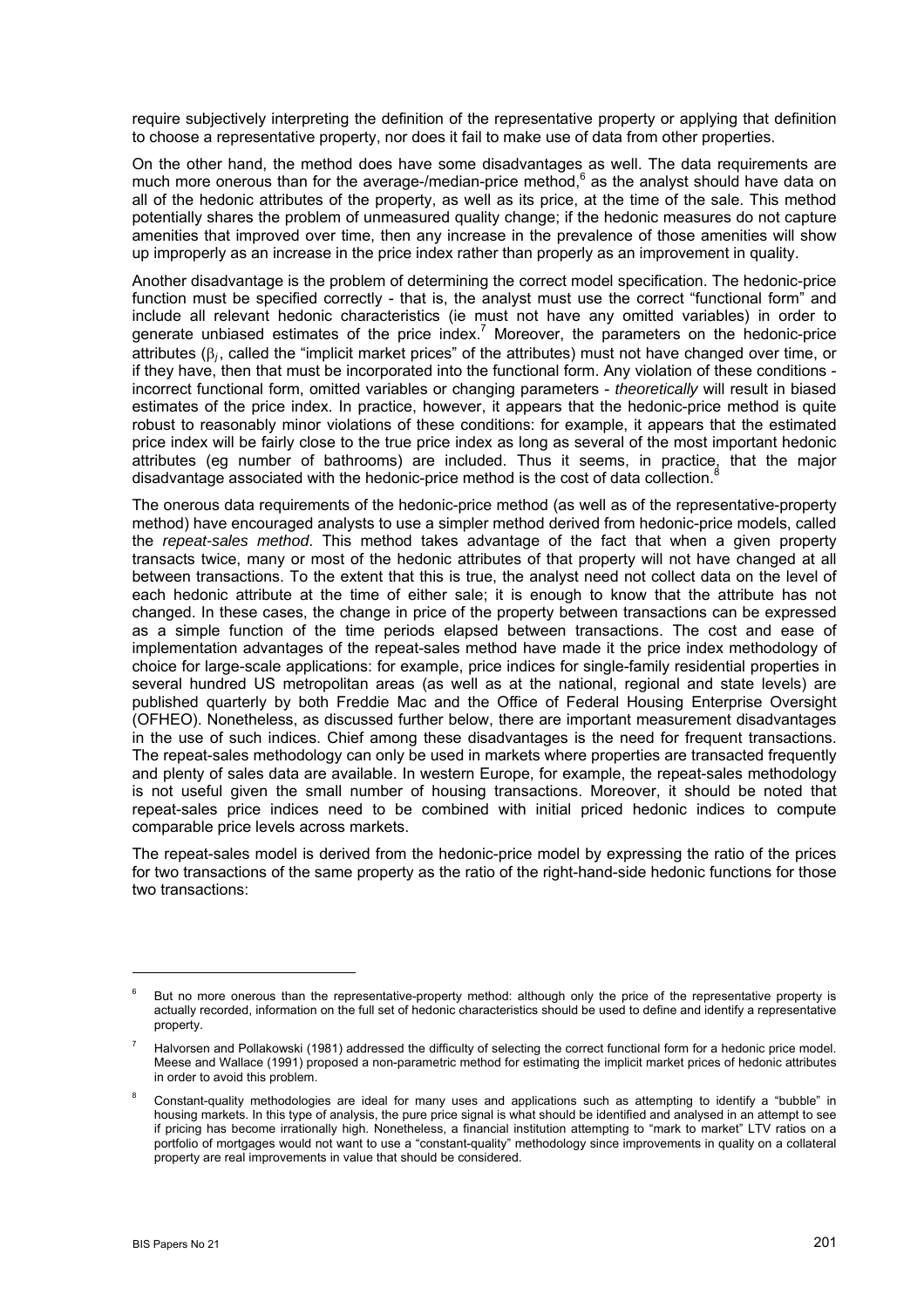*i i i n in i i i n in*  $Y_j^{\beta_1} e^{\beta_2 Y'_i + \gamma_1 T'_{i1} + \gamma_2 T'_{i2} + ... + \gamma_n T}$  $\beta_1 \theta_2 Y_i + \gamma_1 T_{i1} + \gamma_2 T_{i2} + ... + \gamma_n T_i$ *it it*  $X^{\prime\,\beta_4}_i$ e  $X_i^{\beta_1}$ e *P P*  $\beta_1 \sum_{i} \beta_2 Y_i' + \gamma_1 T_{i1}' + \gamma_2 T_{i2}' + ... + \gamma_n T_n'$  $β_1 \nightharpoonup β_2 Y_i + γ_1 T_{i1} + γ_2 T_{i2} + ... + γ$  $\frac{\partial}{\partial t} = \frac{\alpha X_i^{\beta_1}e^{\beta_2 Y_i + \gamma_1 T_{i1} + \gamma_2 T_{i2} + ...}}{\alpha X_i^{\prime \beta_1}e^{\beta_2 Y_i^{\prime} + \gamma_1 T_{i1}^{\prime} + \gamma_2 T_{i2}^{\prime} + ...}}$ 1  $\Delta$ P2  $(i+1+i+1+i+2+i)$  $\frac{1}{16}e^{p_2 t_i + r_1 t_i + r_2 t_i + r_3 t_m}$  or, in logs,

$$
\ln \frac{P_{it}}{P_{it}} = \beta_1 \ln \frac{X_i}{X_i'} + \beta_2 (Y_i - Y_i') + \gamma_1 (T_{i1} - T_{i1}') + \gamma_2 (T_{i2} - T_{i2}') + ... + \gamma_n (T_{in} - T_{in}').
$$

Because  $X'_i = X_i$  and  $Y'_i = Y_i$ , this can be simplified to

$$
\ln \frac{P_{it}}{P_{it}} = \gamma_1 (T_{i1} - T_{i1}') + \gamma_2 (T_{i2} - T_{i2}') + ... + \gamma_n (T_{in} - T_{in}')
$$

where  $P'_{it}$  is the transaction price at the time of the previous sale;  $X'_{i}$  and  $Y'_{i}$  are the hedonic attributes of the property at the time of the previous sale; <sup>τ</sup> ′ *Ti* are dummy variables indicating whether the previous transaction took place during time period  $\tau$ ; and the series of parameters  $\gamma_{\tau}$  is the price index. Two points are worth noting about the right-hand side of this equation. First, the expressions  $T_{in} - T'_{in}$  take the values –1 during the time period of the first transaction, +1 during the time period of the second transaction and 0 otherwise. Second, any property that sold at least twice<sup>9</sup> in different time *periods* can be included in the analysis, but if all transactions of that property occurred during the same time period, then the property must be dropped from the analysis because all terms on the right-hand side will have the value 0.

As noted, the major advantage of the repeat-sales model is that it requires little data collection. This applies so as long as it is known that none of the relevant hedonic characteristics of the property have changed between transactions. However, it is easy to overestimate this advantage in practice, because an analyst must have some reliable way to determine whether, indeed, the property's characteristics have remained constant. This generally means that the practical data requirements of the repeat-sales model are quite similar to those of the hedonic-price model or, alternatively, the potential that an index increase is simply due to quality increases cannot be determined.

In practice, analysts generally assume that hedonic attributes have *not* changed between transactions, and this assumption of course greatly reduces the data collection burden. This assumption, however, is not generally true, and for this reason the unmeasured quality change introduces an unknown positive bias into the estimated price index, thus undermining its use in monitoring unsustainable price increases.

An advantage of the repeat-sales model is that it automatically controls for *all* hedonic characteristics that remained unchanged between transactions, whereas the hedonic-price model controls only for those that are measured. Because of this, the repeat-sales method makes more efficient use of the information contained in repeat transactions of a given unchanged property. There is a major cost associated with this, however: because it uses information only on transactions of those properties that sold at least twice during the study period (and remained unchanged between transactions), the repeat-sales method ignores a very large amount of potential information from transactions of properties that sold just once during the study period (or that changed between transactions). The number of property transactions ignored in this way varies with the length of the study period and the level of market activity, but generally is the great majority of available transactions.<sup>10</sup>

Another disadvantage of the repeat-sales model is the changing-parameters problem discussed above in connection with hedonic-price models: the parameters on the hedonic-price attributes ( $\beta_j$ , the implicit market prices) must not have changed over time, or if they have, then that must be incorporated into the functional form of the hedonic-price equation. In the standard repeat-sales formulation, however, there is no way to modify the functional form of the equation to incorporate

<sup>9</sup> If a property has transacted more than twice during the study period, then each observation (transaction pair) on that property must be weighted to correct for collinearity in the disturbance terms. See Bailey et al (1963) and Palmquist (1982).

<sup>10</sup> Moreover, properties may be more or less likely to transact depending on whether prices are increasing rapidly or slowly (or declining), in which case a repeat-sales price index could potentially be biased. Note that this problem of sample selection bias would also exist for hedonic-price methods, but would be much less serious even than for repeat-sales methods.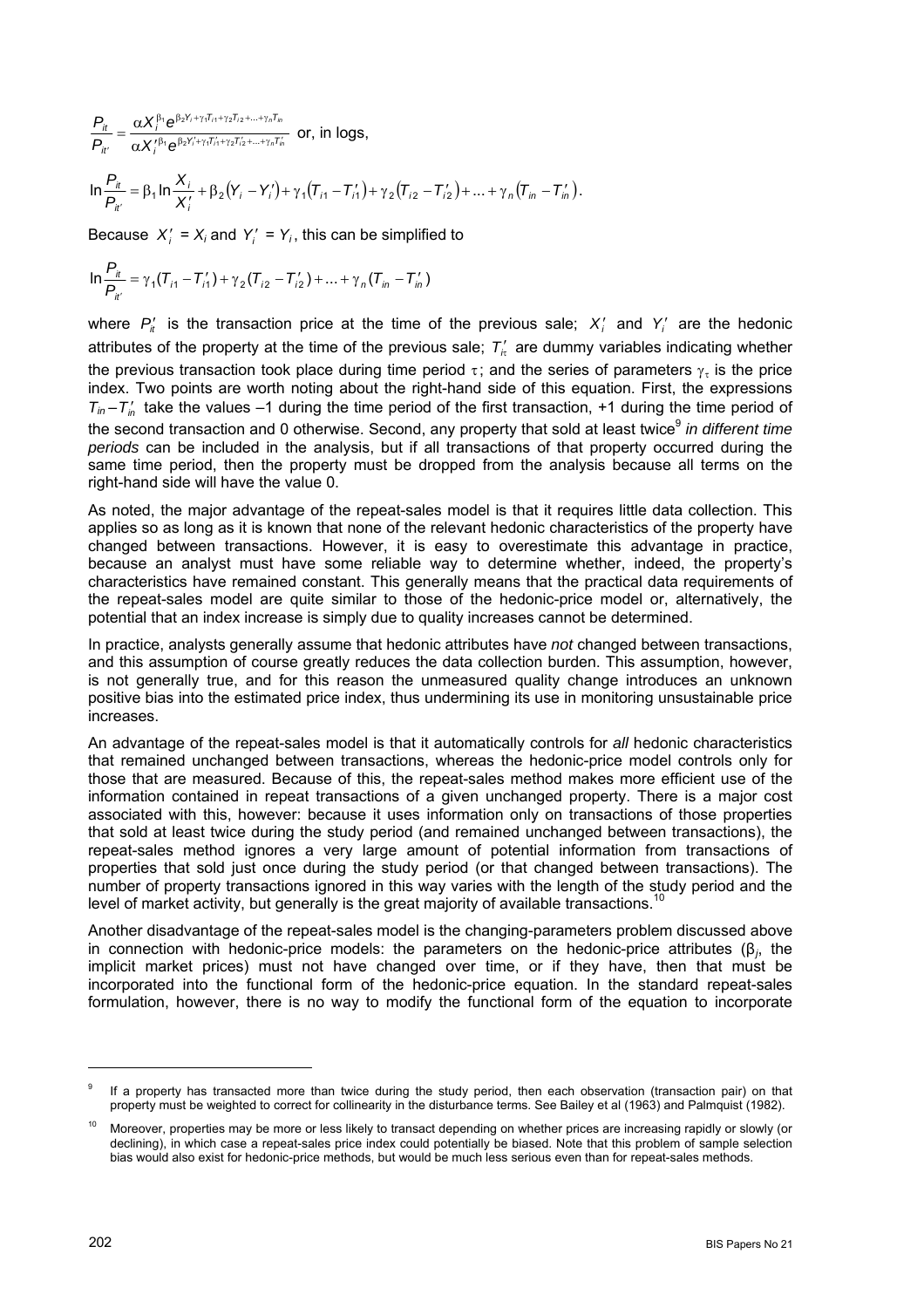changes in implicit market prices; instead, the effect of the changed implicit market prices will be improperly reflected in the price index.<sup>11</sup>

This disadvantage, together with the other shortcomings of the repeat-sales method - failure to use information from properties that transacted just once, (measurable) changes in hedonic attributes, and changes in implicit market price parameters - motivated the development of a hybrid model that combines attributes of both the repeat-sales and the hedonic-price method.<sup>12</sup> The essence of hybrid models is that they "stack" repeat-sales and hedonic models, and then estimate the two models imposing a constraint that estimated price changes over time are equal in both models. In effect, such methods are weighted averages of the hedonic and repeat-sales methods. The evidence suggests that repeatedly sold properties may differ in unobserved ways from other properties, in which case the stacking method induces measurement error. While such indices, unlike hedonic or repeat-sales indices, do use all available information, Case et al (1991) do not find clear efficiency gains from using the hybrid model instead of the hedonic approach.

#### **IV. Types of price data with which to create residential price indices**

In addition to the wide variety of empirical methods available, there are also many different types and sources of data that could be used to construct real estate price indices. As we discuss in this section, however, few of these data sources would support the development of reliable price indices that can be expected to promote the goal of financial stability.

In the United States, there are several sources of data on real estate prices or values, some collected by government agencies and provided to the public free of charge, others collected privately and kept private or offered for sale. The Census Bureau of the US Department of Commerce, for example, provides data on sales price, and median and average prices, on an annual and quarterly basis, for *New Houses Sold* and another set of price indices for *Median Prices of Existing Family Dwellings*. 13 The major limitation of these data series is the overstatement of house price appreciation, because they do not account for the changes in quality that occur over time. The Census also constructs, based on new construction, a *Constant-Quality Pricing Index*, since 1978, although its value is lessened due to its geographical limitations. A set of statistical models relating sales price to selected standard physical characteristics of house units is used to derive the average price for a constant-quality unit. Generally, the geographic distribution of these indices is limited to an aggregate index of the United States and the four major census regions.<sup>14</sup> An issue to be considered when prices are based off new construction is where the new construction occurs. Because new construction is likely to occur on the fringe of urban areas where supply is elastic, such indices may underestimate property price appreciation. For example, price appreciation of newly constructed homes in suburban Rhode Island or Massachusetts would not be comparable to the appreciation rates of condominiums in downtown Boston. New construction methodologies therefore may not pick up the effects of land scarcity in a market, and may tend to underestimate overall market price appreciation for this reason.

A second US government source for house price data, the CPI published by the Bureau of Labor Statistics of the US Department of Labor, is constructed using the representative-property method.<sup>15</sup> The largest part of the CPI's housing series is in the shelter category,<sup>16</sup> which covers rent of primary

<sup>&</sup>lt;sup>11</sup> Shiller (1993) showed that a generalisation of the standard repeat-sales formulation, however, permits the estimation of a separate price index for each hedonic attribute.

 $12$  See Case and Quigley (1991).

<sup>&</sup>lt;sup>13</sup> These data are constructed by the National Association of Realtors (NAR), who also release a quarterly, quality-unadjusted series for a panel of large MSAs based on median prices from the local Board of Realtor Multiple Listing Service.

<sup>&</sup>lt;sup>14</sup> In addition, the decennial census data record house prices and rents, and publish median values for MSAs and even smaller jurisdictions.

<sup>15</sup> See http://www.bls.gov/cpi/cpifact6.htm for more information.

 $16$  Other parts include the price of household furnishings, appliances, utility services, etc.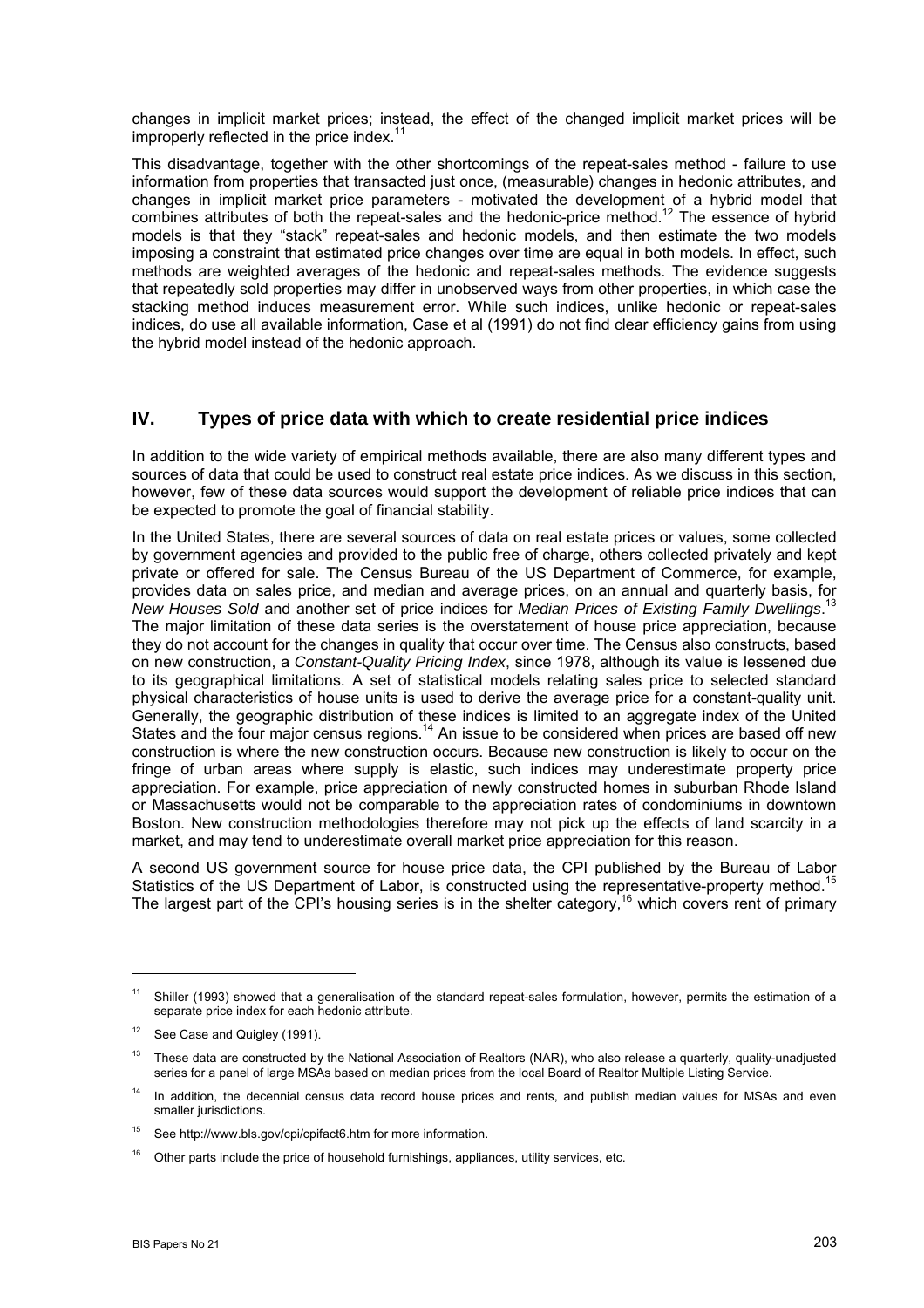residence<sup>17</sup> and owner's equivalent rent (far and away the most heavily weighted item in the overall series). Owner-equivalent rent is constructed from data provided by homeowners themselves. Homeowners are asked what their unit would rent for.<sup>18</sup> This methodology appropriately calculates changes in owner user costs and, by design, it does not measure changes in house prices or values. As discussed above, change in the owner-equivalent rental component of the CPI can be compared to value change as an indicator of asset price inflation relative to changes in the price of the underlying stream of housing services, but it cannot be used to measure house price inflation.

A third source of price data is mortgage transactions, which are used for repeat-sales price indices provided by OFHEO. As federal regulator of the two government-sponsored enterprises (Freddie Mac and Fannie Mae), OFHEO has access to the nation's largest database of mortgage transactions, over 23 million repeat transactions on conforming, conventional single-family loans insured by the GSEs. Both OFHEO and Freddie Mac make quarterly series, organised by census division, state, MSA, or national, available on their website, free to the public. The indices are easily downloadable in Excel or text format, generally two months after quarter-end. The national, census division, and state series are available back to 1975, but the MSA series have different starting points because an MSA series is only published if at least 1,000 observable transaction pairs exist in the area. One advantage of these data is the high frequency, but this also leads to frequent revisions. Each quarter, recent mortgage transaction data from the GSEs are combined with past data and calculations are then performed on this updated dataset. The index is created by looking at all properties which have been sold at least twice and comparing the two sale prices using a modified Case-Shiller method.<sup>19</sup>

A disadvantage of the OFHEO and Freddie Mac series, besides those discussed above that are generic to repeat-sales price indices, is their limited geographical coverage. Private analysts, such as Case and Shiller (1989, 1990), present basic results for an additional but still limited number of locations. The private firm Fiserv CSW (formerly Case-Shiller-Weiss) and a collaboration of the research departments of Fannie Mae and Freddie Mac have produced such indices for a wide range of MSAs and smaller areas; however, the small area indices are proprietary and not readily available for research purposes.

Most of the discussion in this paper has been phrased in terms of a price index based on property transactions, but that is not the only type of data that can be used (or that is commonly used) to compile residential real estate price indices. The advantages of using actual sales prices from property transactions are, first, that sales prices (from arm's length, non-coerced transactions) represent the most reliable indicator of the actual market value of any given property; and, second, that data on sales prices may already be readily available if they are collected for the administration of real property taxes, transfer taxes, deed recording fees, or other public purposes. The disadvantages of using sales prices from property transactions are, first, that during a given study period only a fraction (generally a small fraction) of all properties will have transacted even once; and, second, that if some properties are more or less likely to transact depending on whether prices are increasing rapidly or slowly (or declining), then the use of transaction prices may introduce sample selection bias into the estimation of the price index. These disadvantages appear to be minor compared to the quality advantage of data from actual market transactions.<sup>20</sup>

It is also possible, however, to compile residential real estate *value* indices from observations on what is believed to be the underlying market value of a given property, as opposed to the price observed (only) when that property transacts. Perhaps the most straightforward source is estimates of the market value of each property that are recorded for the purposes of assessing real property taxes,

<sup>&</sup>lt;sup>17</sup> Shelter also includes lodging away from home, housing at school, excluding board, other lodging away from home including hotels and motels, and tenant's and household insurance.

<sup>18</sup> From 1987 to 1998, CPI data collectors gathered information from the owners to calculate an appropriate initial, implicit rent. Changes for similar (based on structure and attributes) renter-occupied units were then applied to the initial value to calculate changes in owner-occupied implicit rents. Since 1998, the rent index of the survey has simply been reweighted to rents on the CPI Housing Survey.

<sup>19</sup> http://www.ofheo.gov/Media/Archive/house/hpi\_tech.pdf.

<sup>&</sup>lt;sup>20</sup> For owner-occupied multifamily rental properties, price indices that are based on transactions may reflect variation in liquidity over the business cycle, which affects the ease with which owners are able to sell properties. Fisher et al (2003) propose a constant-liquidity price index method, and find that movements in the constant-liquidity index tend to lead movements in a transaction-based index.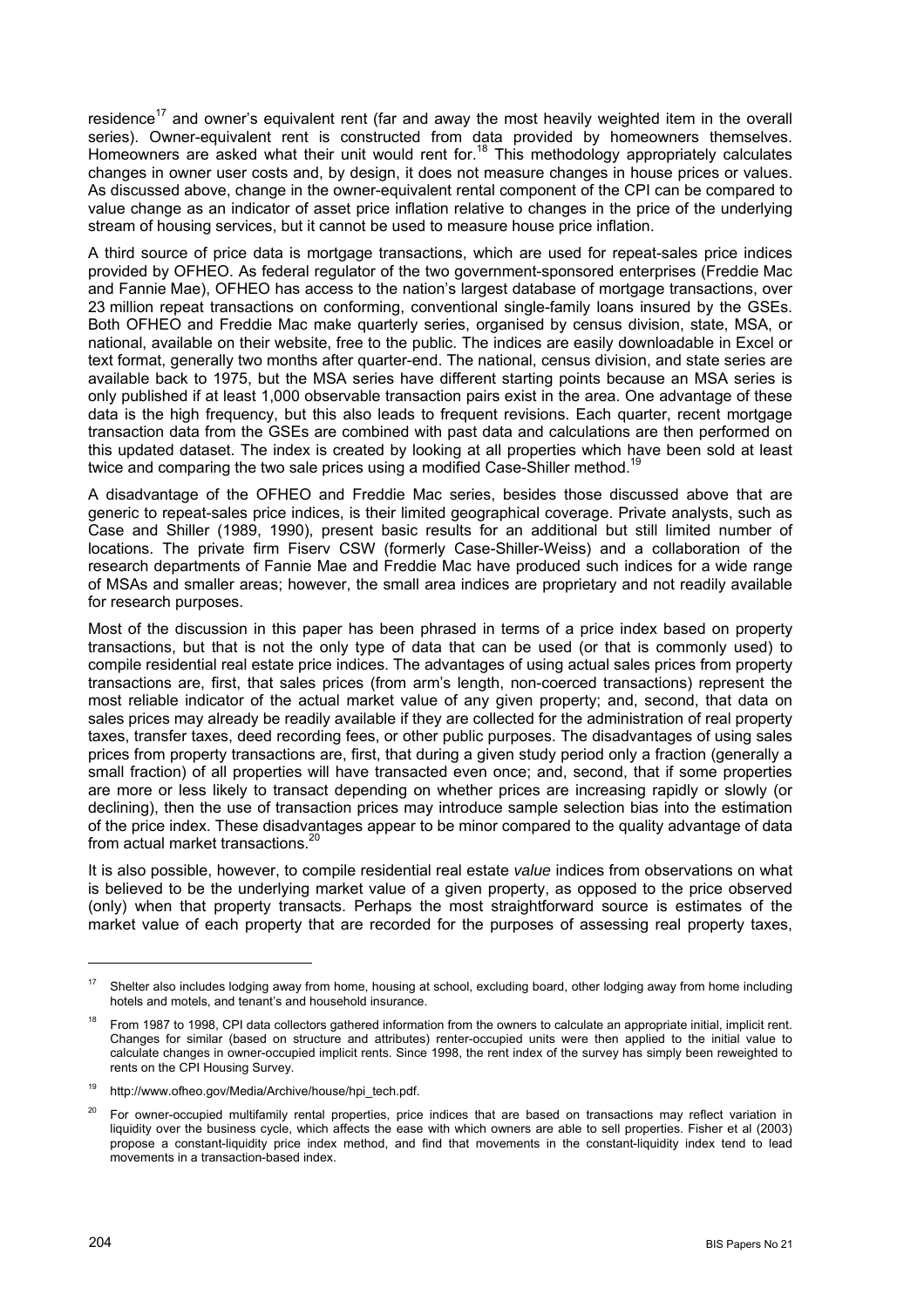which are imposed almost universally in the United States. Real property tax assessment records are readily available in any jurisdiction that imposes the real property tax, and they are established regularly, generally every year. Unfortunately, real property tax assessment records are generally considered to be of very poor quality. Even if they are updated annually, the updating process may bear little relation to changes in the market price level, for several reasons. First, for simplicity most jurisdictions adjust the assessed values of all properties within the jurisdiction by the same factor, regardless of whether prices in parts of that jurisdiction have increased more or less rapidly than the average. Second, the adjustment factor is set through a political process that need not reflect actual market fluctuations. Third, assessed values for individual properties may be set closer to market prices only when those properties transact; indeed, in some jurisdictions (such as California) assessed values may be explicitly prevented from adjusting to the same extent as market prices. Finally, homeowners are much more likely to challenge the estimated values on which their property tax assessments are based when those values have increased sharply, so property tax assessment records generally tend to understate the actual pace of property value increases. For these reasons property tax assessments are rarely, if ever, used as residential real estate value indices in themselves.

A much more commonly used source of market values is records from private appraisals, which are generally conducted in connection with mortgage transactions - whether purchase-money mortgages upon a property transaction, or mortgage refinancings. Indeed, in the United States the indices published by Freddie Mac and OFHEO both include appraised values from records of refinanced mortgages purchased by Freddie Mac (and, for the OFHEO index, Fannie Mae). The quality of private appraisals is probably much higher than the quality of property tax assessment records, but appraisals may still differ sharply from underlying market values because of the subjectivity of the appraisal process, particularly if the subject property did not transact at the same time and there were few transactions of closely comparable properties during the same time period. Moreover, appraisal-based price indices may suffer from sample selection bias, especially since homeowners may be more or less likely to refinance their mortgages if property values are increasing rapidly.<sup>21</sup> For these reasons, economists have found that price indices based on appraisal records tend to be smoother than price indices based on transaction records and tend to misrepresent the times at which market prices reach their peaks or troughs. Also for these reasons, in the United States both Freddie Mac and OFHEO are considering deleting appraisals that were conducted in connection with mortgage refinancings from the computation of their price indices.

Another source of information on property values is records on listing prices of properties offered for sale: for example, various local multiple listing service (MLS) databases in the United States have been used to construct value indices. The advantages of these data are that (1) listing prices are established with the assistance of real estate agents, who may have especially good judgment regarding the value that would be assigned to each property in a well functioning market, and (2) the number of properties listed for sale during any time period is even greater than the number of property transactions. The disadvantages of these data, however, are closely related to the advantages. First, listing prices may differ sharply from underlying market values, partly because neither real estate agents nor homeowners may be good judges of market value and partly because they may in fact have incentives not to equate the listing price with the market value. Second, properties with particularly low listing prices relative to market value can be expected to transact quickly, while properties with particularly high listing prices relative to market value can be expected to remain on the market for a long time and perhaps never transact. For these reasons listing prices are generally not considered a reliable source of market value data.

Nonetheless, the underlying data collected on assessments and listing prices have themselves been used in estimation of hedonic indices (Clapp and Giacotto (1992)). Moreover, the underlying data on sales transactions, including prices, date of sale, and housing attributes, collected by the MLS and by municipalities, are potentially valuable for the construction of price indices. Appraisal and assessor

<sup>&</sup>lt;sup>21</sup> In addition, some property appraisals may be motivated not by mortgage transactions but simply by the observation that the pace of market price increases seems to have changed significantly. This is much less common among (single-family) residential properties than among commercial properties (including multifamily residential properties), but should be recognised because price indices based on appraisals that are motivated in part by sharp increases, or declines, in the general property price level can be expected to suffer from sample selection bias.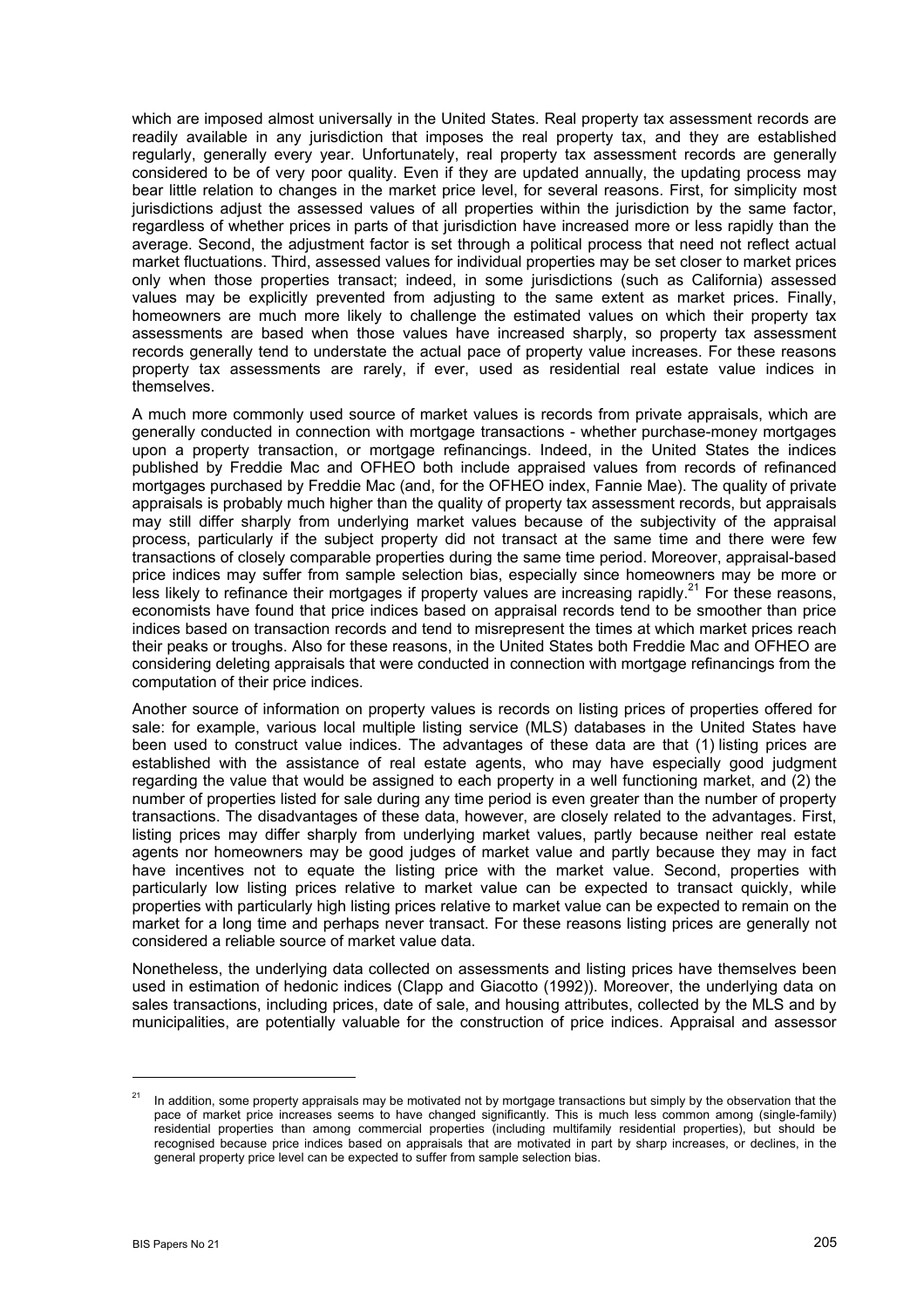agencies are moving towards using these data for statistical-model based price estimation. Assessors are incorporating hedonic methodologies in computer-assisted mass appraisal (CAMA) and appraisers are using automated valuation methods (AVMs) for desk review appraisals and for mortgage underwriting. Thus lenders and municipal authorities are increasingly making use of statistical methods to estimate the market value of homes; these technologies also have the potential to generate standardised $^{22}$  hedonic local area residential price indices.

A final source of market values is simply a survey of homeowners requesting that they assess the value of their own properties. The American Housing Survey, for example, records owner-assessed property values, and these values have been used to construct value indices.<sup>23</sup> In principle, ownerassessments can provide a useful source of market value information, as homeowners (1) are particularly knowledgeable about the condition and amenities (structural and locational) of their properties, and (2) often observe market prices of comparable neighbouring properties. However, property owners are not necessarily good judges of the value that would be assigned to their properties by a well functioning market. Indeed, economists have found that homeowners tend to overestimate the market values of their properties, and tend furthermore to underestimate the rate of increase in the market values of their properties (Kiel and Zabel (1999)). For this reason owner assessments are generally not considered a reliable source of market value data with which to construct property value indices. Nonetheless, these data have been used by researchers to construct hedonic indices for the United States. For example, Malpezzi et al (1980) used AHS data from the 1970s to construct constant-quality indices for a sample of MSAs. This work was subsequently updated and expanded by Thibodeau (1992, 1995).

#### **V. What stories do the US residential real estate price indices tell?**

The most important story told by residential price indices about the US residential real estate market is that, in the long run, housing price increases in the United States have tracked increases in the overall price level quite closely. Graph 1 below shows the overall CPI, CPI Rent, CPI Owner-Equivalent Rent and Census Constant-Quality price indices from 1979 to 2002. The growth rates of these indices over this roughly 20-year period were similar; however, the close relationship between housing prices and overall prices often does not hold over short time periods. For example, in Graph 2, year-over-year growth rates in the CPI, CPI Housing and Census Constant-Quality indices are shown from 1997 to 2003. In six of the seven years since 1997, the appreciation in the CPI Housing index has exceeded the growth in the overall CPI index. However, using the growth of the Census Constant-Quality index as a measure, the housing price growth rate was significantly higher than the growth of the overall CPI and CPI Housing indices only in 2002.

In order to determine if there is currently a "bubble" in US residential real estate, it is important to look not only at housing price increases, but also at rent increases. If house prices are appreciating rapidly, this does not necessarily imply that a "bubble" exists if rent prices are increasing just as rapidly, since consumers are rationally pricing increasing rents into owner-occupied housing units.

The data in Graphs 1 and 2 do not demonstrate the existence of a bubble in US residential real estate markets. Over the past seven years shown in Graph 2, rents and constant-quality appreciation have been very similar, and in most years appreciation in rents (CPI indices) has actually been higher than growth in constant-quality home prices. While the ratio of CPI Rent index to the housing price, using the Constant-Quality index, does not show any decline, some private data collected on rents do imply declining rents over 2001 and 2002 that, when coupled with increasing constant-quality house prices, could lend some strength to arguments that a "bubble" does exist. Private data compiled by REIS, RERI and others show rents declining over 2001 and 2002. These indices include only effective rents on newly leased properties, and do not consider rental increases on properties which are already

<sup>22</sup> Some municipalities collect information on numerous housing attributes, others on few. However, the use of geographical information, which is available for all municipalities, can substitute for an inclusive list of attributable variables.

To supplement the decennial census, the Commerce Department releases the American Housing Survey, started as an annual survey in 1973 and changed to a biannual one in the early 1980s. Currently, the AHS covers about 50,000 housing units throughout the United States.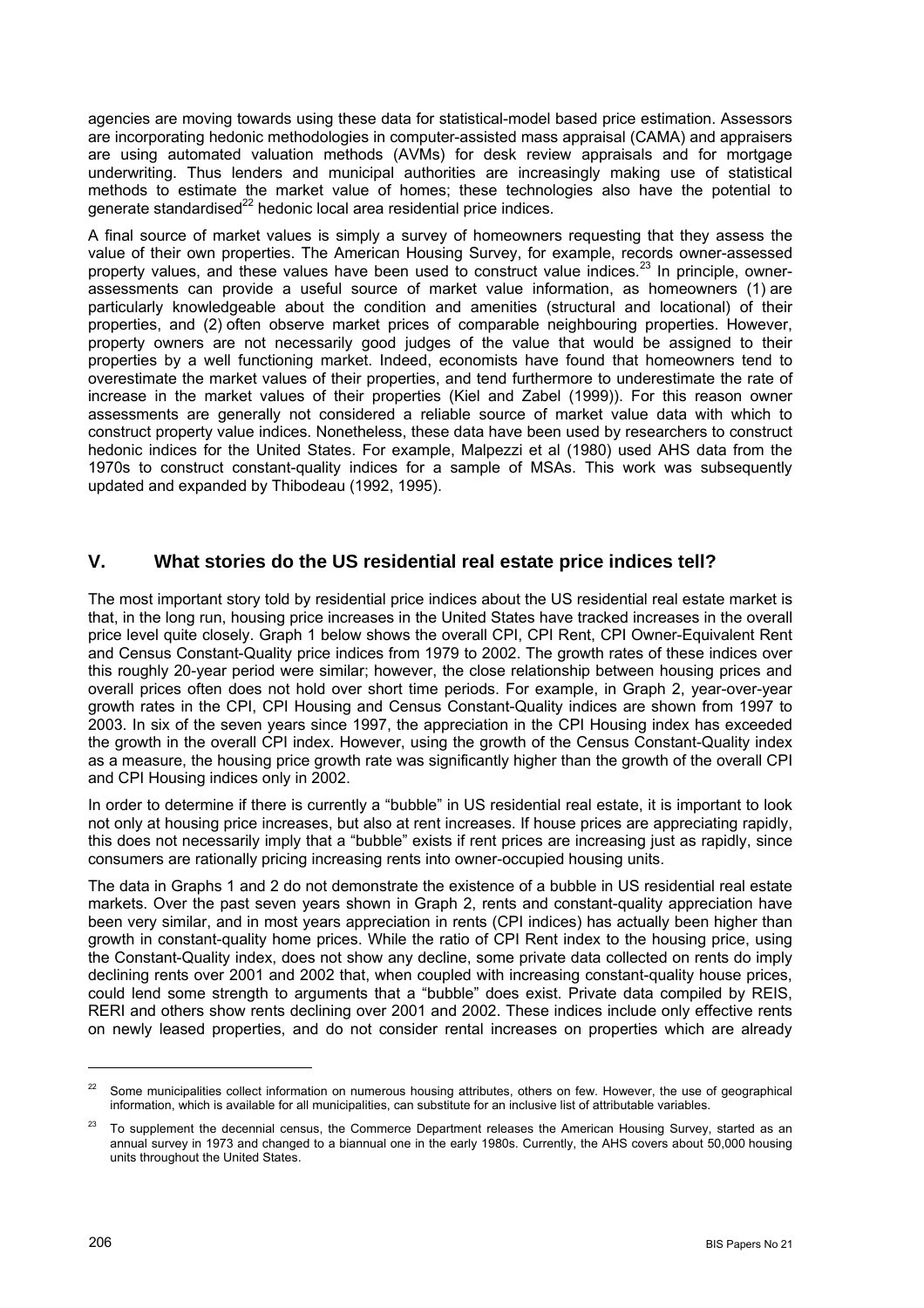leased. These data therefore may more accurately reflect the current state of rental markets, rather than the "smoothed" CPI indices that include rents and escalations on existing leases.

> Graph 1 **CPI vs Census Constant-Quality, CPI Rent and**

**CPI Owner-Equivalent Rent - 1979-2003 (1983 = 1.0)** 







BIS Papers No 21 207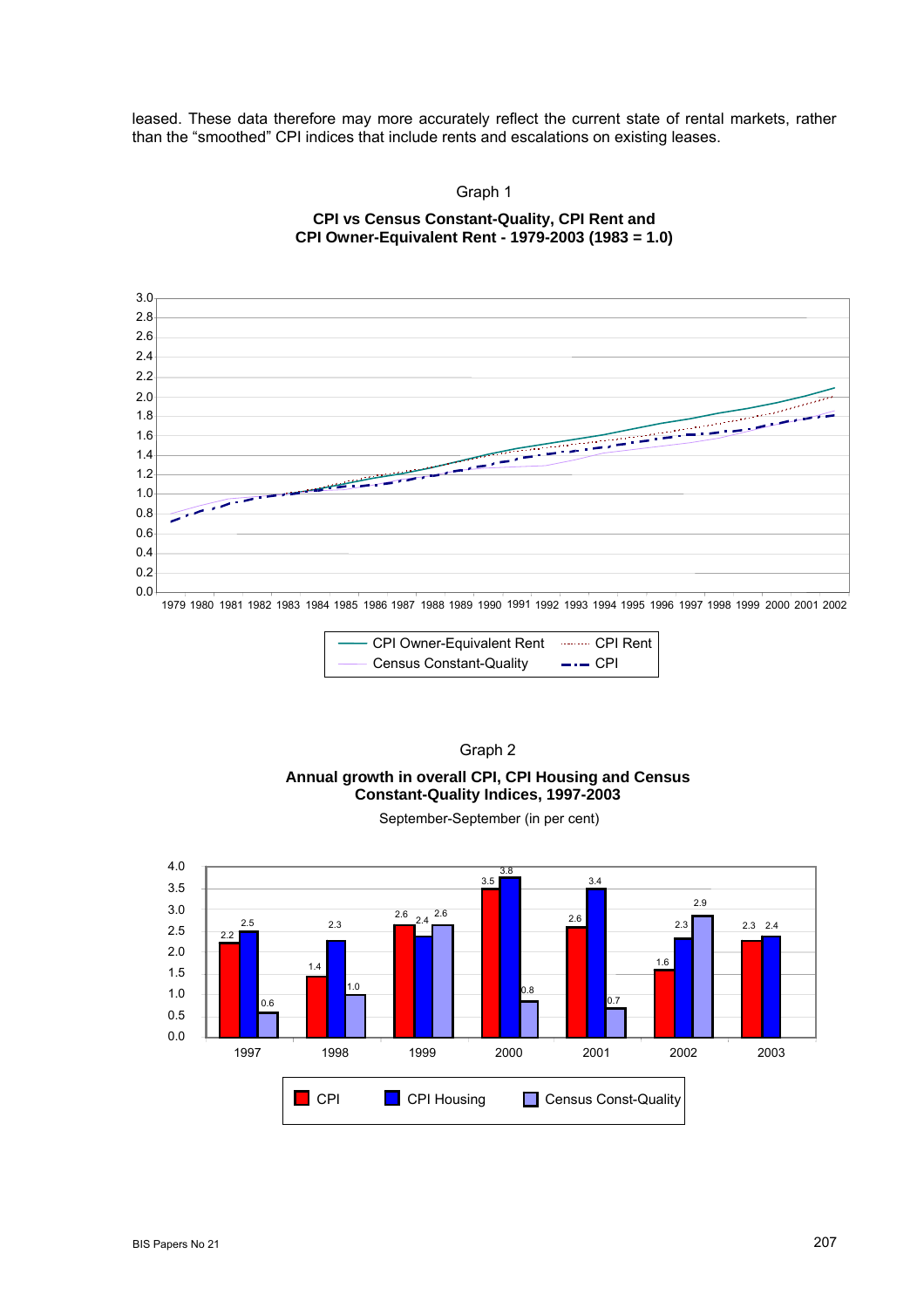It should also be remembered that the recent accelerating growth in constant-quality prices shown in Graph 2 above is within a range of increases that would be predicted given the tremendous declines in mortgage rates experienced over the past 10 years. While some observers consider the effects of declining interest rates on housing prices a "bubble", it is important not to confuse a "bubble" with a commonly experienced cycle. Bubbles usually refer to irrational asset pricing, but consumers have been completely rational to bid up home prices as interest rates have declined. However, this is not to say that housing prices will not experience some weakness as the cycle turns, and consumers bid lower amounts due to increasing interest rates.

While "headline" price indices, such as means and medians, have shown rapid growth in recent years, it is important to remember that these numbers are influenced by increasing quality of housing, and are not representative of pure price inflation. In Graph 3, a price index for new homes sold is compared to a constant-quality price index. The much greater increase in new home prices when compared to the increase in constant-quality prices shows that Americans are increasingly demanding much better quality in their housing, and that this demand is driving overall housing transaction prices higher. However, one must remember that this quality-related appreciation is not a "bubble", since consumers are paying more for a better product, a completely rational economic behaviour.

#### Graph 3

**Price indices for new homes sold vs constant-quality price index 1979-2003**



Many people feel that repeat-sales indices control for changes in housing quality, but, in reality, this is not the case. The quality of a single house is not static between transactions, since owners may renovate, expand, or make other quality improvements to the property. The data shown in Graph 4 bear out this hypothesis. In the graph, the OFHEO repeat-sales index is compared to a constantquality index. Since 1985, the OFHEO index has increased much more rapidly than the constantquality index, showing that repeat-sales indices do not fully control for changes in housing quality since owners may improve quality between transactions. While this does show real positive investment in the nation's housing stock, this is not to say that this investment in quality will continue indefinitely. If interest rates increase, demand for real estate may decline, and the current investment in real estate quality may prove excessive.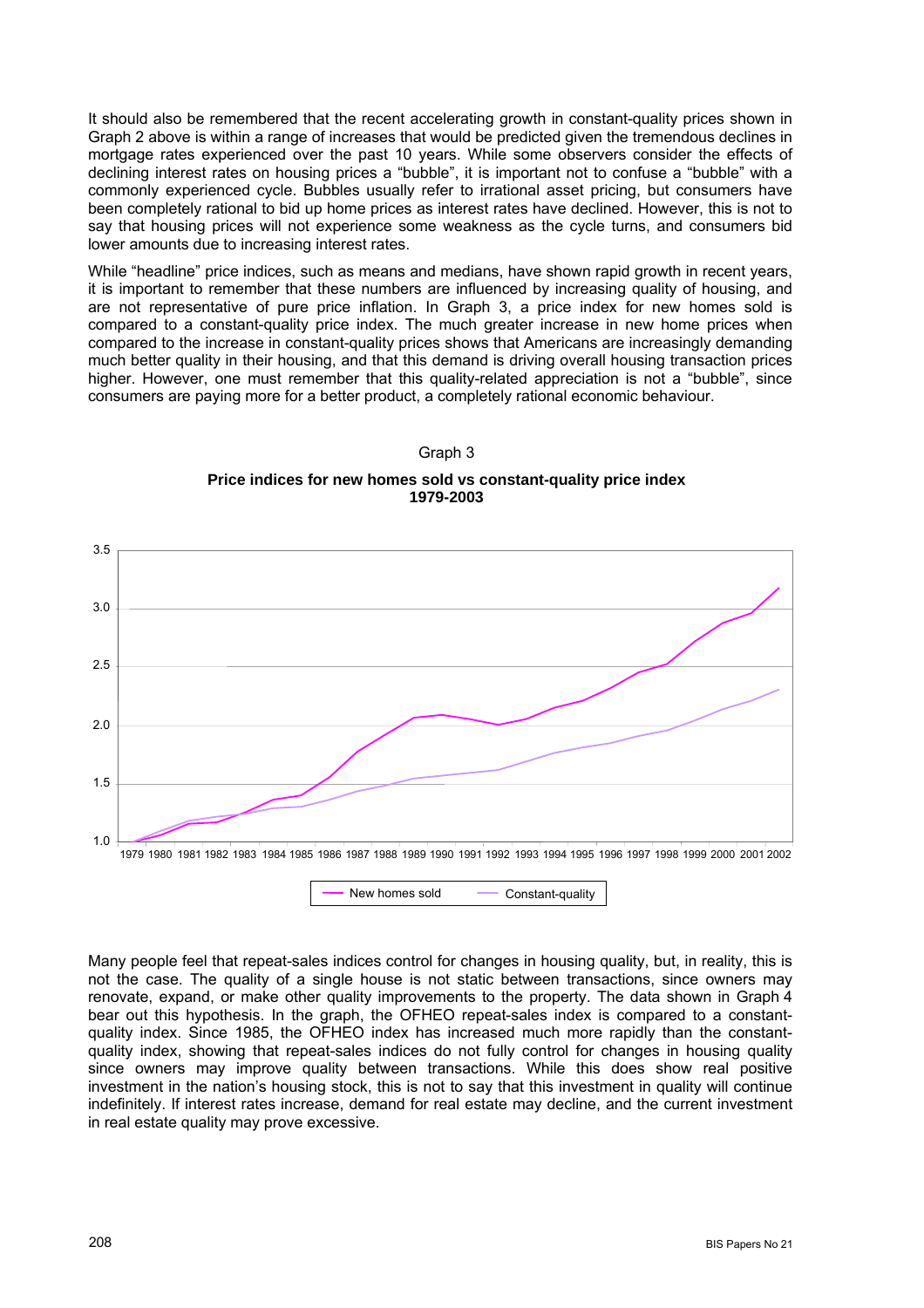Graph 4 **OFHEO repeat-sales index vs constant quality index, 1979-2003** 



One important caveat to the above analysis is that all the indices used were national, and while they do not seem to imply the existence of a national residential real estate bubble, it does not follow from this that bubbles do not exist in any individual regional markets. Real estate markets are regional in nature, and anyone who wishes to analyse the state of the market should rely more heavily on regional price indices of interest rather than aggregated national indices. Individual markets or regions can have vastly different current situations and historical experiences with real estate pricing and appreciation than does the nation as a whole.

## **VI. Conclusion**

The organisers of this conference have recognised the fundamental connection between real estate markets and financial stability, and therefore the need for prudential supervision and monitoring of real estate markets. Because banks are exposed to cyclicality in real estate markets, and because banks' incentive structures may lead them to exacerbate boom-bust cycles in real estate markets, fluctuations in real estate prices have the potential to strain financial stability and even to jeopardise entire financial systems. In countries in which banks play a dominant role - such as Japan, where banks hold some four fifths of total assets - the consequences for the real economy can be severe.

In particular, for several reasons, banks are liable to increase their origination of real estate loans at the same time that short-term, market-clearing asset prices are at their peaks. As asset prices revert to their longer-term values, however, the result is that banks hold portfolios of loans with higher LTV ratios than anticipated. To counter this tendency - whether it is associated with market bubbles or simply "fundamentally supported" price fluctuations - it is necessary to continually monitor real estate markets, in particular to challenge weakening of underwriting standards when short-term asset prices are rising. This task requires the development of reliable real estate price indices.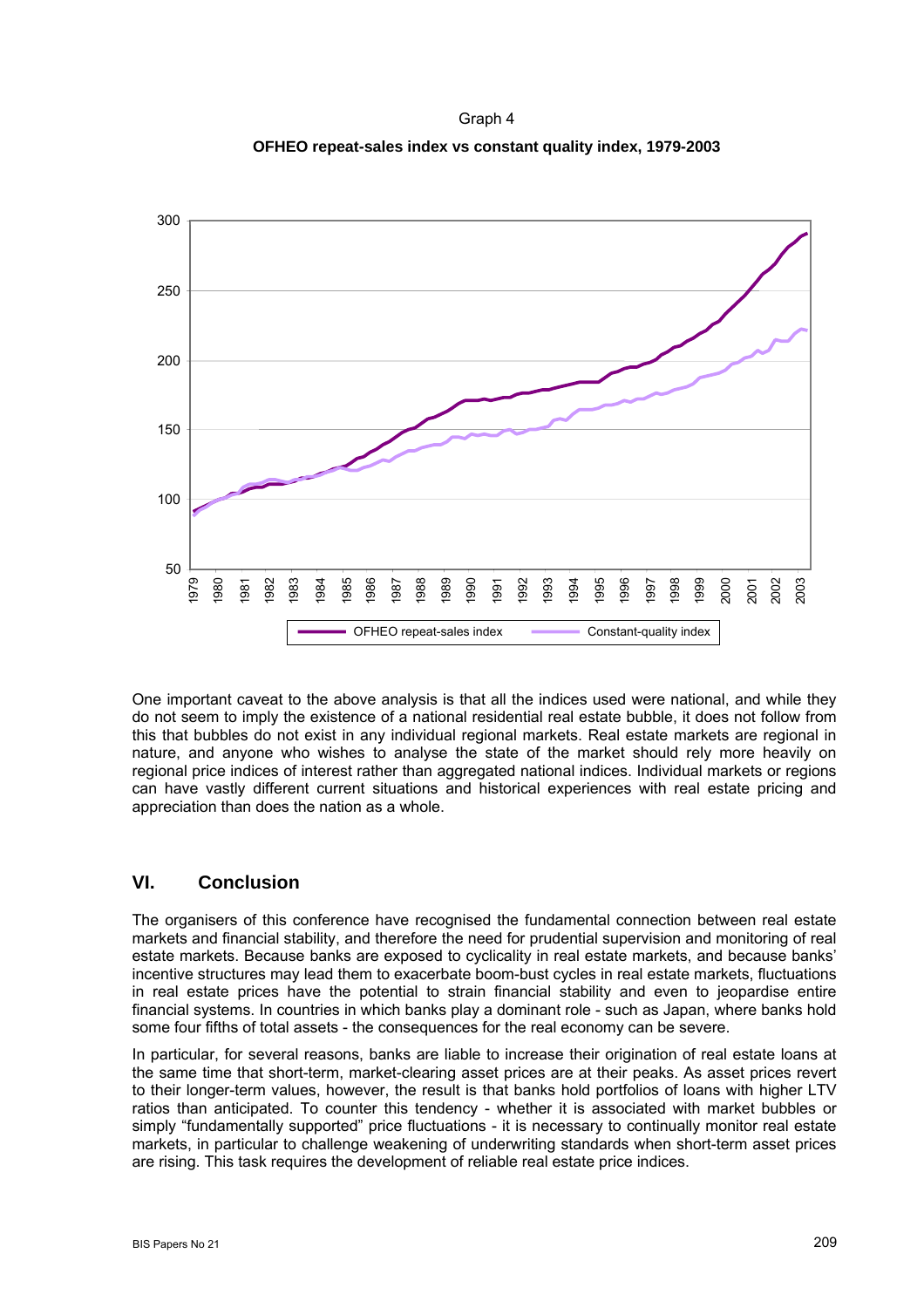There is a wide variety of empirical methods and data sources that could be used to construct real estate price indices; as we point out in this paper, however, not all can be expected to support the goal of financial stability. One straightforward method, for example, simply reports the average or median price of houses transacting during each time period. This method, however, fails to control at all for quality changes or for changes in the mix of transacting properties; thus it presents a picture of asset price movements that is both biased upwards (because quality increases over time) and unreliable (because the mix of transacting properties may change during different parts of the market cycle). A second straightforward method, reporting the price of a representative property, is not well suited for measuring residential property asset value, since such properties transact infrequently.

The hedonic-price method offers a way of avoiding the quality change, comparability and narrowness problems associated with the first two methods; unfortunately, the data required to estimate a hedonicprice model make this method relatively expensive to implement. Because of this, perhaps the most reliable price index method in wide use in the United States, for the nation as a whole as well as for the states, is the repeat-sales method, which requires only two pieces of data (transaction price and date) along with the troublesome assumption that no relevant characteristics of the property changed between transactions. Hybrid models offer the potential to improve on repeat-sales methods where additional data are available, but have not yet been shown to be appreciably superior to repeat-sales methods.

Several data sources could be used to estimate real estate price indices, but many of these are unsuitable for the purposes of monitoring asset markets and promoting financial stability. Owner assessments of property value, property listing prices, and property tax appraisals all suffer from severe problems of bias and unreliability. The best source of data is records of property transaction prices and dates. In the United States, these records are commonly collected and made public in local real property tax assessment systems, many of which also contain records of hedonic property characteristics, thus offering the potential of hedonic-based residential price indices for local areas.

#### **References**

Bailey, Martin, Richard Muth and Hugh Nourse (1963): "A regression index method for real estate price index construction", *Journal of the American Statistical Association*, vol 58, pp 933-42, December.

Case, Bradford, Henry Pollakowski and Susan Wachter (1991): "On choosing among house price index methodologies", *American Real Estate and Urban Economics Association Journal*, vol 19.3, pp 287-307, Fall.

Case, Bradford and John M Quigley (1991): "The dynamics of real estate prices", *Review of Economics and Statistics*, 73(1), pp 50-8.

Case, Karl and Robert Shiller (1989): "The efficiency of the market for single-family homes", *American Economic Review*, vol 79, issue 1, pp 125-37.

——— (1990): "Forecasting price and excess returns in the housing market", *American Real Estate and Urban Economics Association Journal*, 18, pp 253-73.

Clapp, John and Carmelo Giacotto (1992): "Estimating price indices for residential property: a comparison of repeat sales and assessed values methods", *Journal of the American Statistical Association*, 87(418), pp 300-6, June.

Fisher, Jeffrey, Dean Gatzlaff, David Geltner and Donald Haurin (2003): "Controlling for the impact of variable liquidity in commercial real estate price indices", *Real Estate Economics*, 31(2), pp 269-303.

Guttentag, Jack and Richard Herring (1986): "Disaster myopia in international banking", *Princeton University Essays in International Finance*, no 164, September.

Halvorsen, Robert and Henry O Pollakowski (1981): "Choice of functional form for hedonic price equations", *Journal of Urban Economics*, 10, pp 37-49.

Herring, Richard and Susan Wachter (1999): "Real estate booms and banking busts - an international perspective", Group of Thirty, *Occasional Papers* 58.